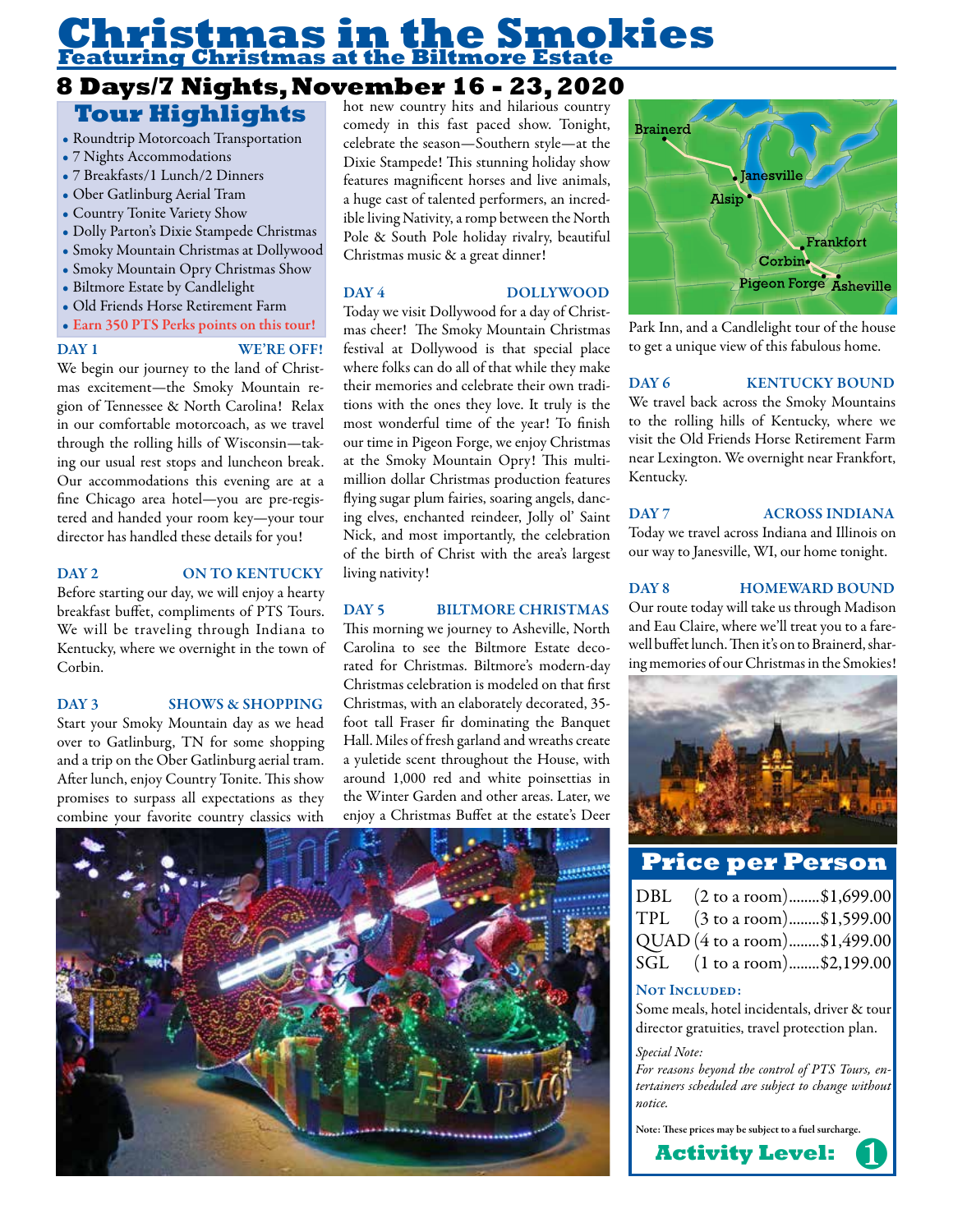## **General Information and Terms & Conditions of Sale**

#### **To Reserve Space**

You must send in a deposit to reserve space. PTS Tours cannot hold space for more than five business days without deposit. Deposit amounts, departure points and final payment due dates are as follows:

| Tour                                                                                              | Departs From:* Deposit Amount Final Payment Due |  |  |  |
|---------------------------------------------------------------------------------------------------|-------------------------------------------------|--|--|--|
|                                                                                                   |                                                 |  |  |  |
|                                                                                                   |                                                 |  |  |  |
|                                                                                                   |                                                 |  |  |  |
|                                                                                                   |                                                 |  |  |  |
|                                                                                                   |                                                 |  |  |  |
|                                                                                                   |                                                 |  |  |  |
|                                                                                                   |                                                 |  |  |  |
| *Departure Codes: A=Brainerd, B=Little Falls, C=St. Cloud, D=Rogers, E=Maple Grove, F=MSP Airport |                                                 |  |  |  |

Call for other possible departure points. Limit of up to three pickup points per departure.

### **Cancellation Penalties**

Please note: Cancellation penalties take effect ONLY AFTER final payment date.

| <b>Air Inclusive or Rail Tours:</b>    | <b>Motorcoach Only Tours:</b>                                                       |
|----------------------------------------|-------------------------------------------------------------------------------------|
| <b>Days Prior to Departure</b>         | Penalty<br><b>Penalty</b> Days Prior to Departure                                   |
| Before Final Payment DateNone          | Before Final Payment Date None                                                      |
|                                        | Final Payment - 91 Days 50% of Tour Price Final Payment - 61 Days 25% of Tour Price |
| 90 Days to Departure100% of Tour Price |                                                                                     |
|                                        | 30 Days to Departure 100% of Tour Price                                             |

#### **Payment Conditions**

We accept cash, checks and money orders. As of the printing of this brochure, we do not to accept credit cards.

#### **Tour Documents**

Tour participants will receive their tour documents approximately one week before departure. The documents will include boarding instructions, departure point, pre-tour information, and a luggage tag. Name tags will be given on the day of departure.

#### **Membership**

PTS TOURS membership will be granted to all persons upon payment in full. *PTS TOURS reserves the right to terminate the tour of any persons who are objectionable to other passengers or who disrupt the operation of the tour.*

### **Smoking Policy**

There is no smoking while aboard the motorcoach. Frequent stops are made for those who wish to smoke. Please be aware that many hotels do not allow smoking in the rooms. PTS Tours will request, but cannot guarantee, smoking rooms for those who wish them.

#### **Clothing and Luggage**

On motorcoach tours, dress is casual unless otherwise advised. On cruises, please consult your cruise documentation. Comfortable walking shoes are recommended. On all tours, one suitcase (40 POUNDS OR LESS) and one small carry-on (fits under seat or overhead) is allowed per passenger. It is the responsibility of the passenger for his/her carry-on bag. Note: Airlines may restrict baggage. PTS Tours will not be liable for any additional fees for checked or carry-on baggage with airlines.

#### **Special Requests**

Passengers who are members of Hotel Frequent Traveler programs are not entitled to earn points with any of the hotels featured on any PTS Tour. Any special room request will be made on a REQUEST basis only. PTS Tours cannot guarantee special room request although every effort will be made to request from respective hotels. Any special meal requirements will be made on a REQUEST basis only. PTS Tours cannot guarantee special meal requests nor will it assume any responsibility or liability if clients' special meal requests are not fulfilled.

#### **Currency & Airfare Rates**

2020 tour prices are based on currency exchange rates in effect October 21, 2019. All tour prices are subject to revision in the event of a fluctuation in tariff, currency rates, fuel surcharges or other factors which are beyond our control. Every effort has been made to publish accurate pricing. We reserve the right to correct errors. Prices are quoted in US dollars. Fuel surcharges may be added at any time and are collectable at that time.

## Any questions? E-mail us at travel@ptstours.com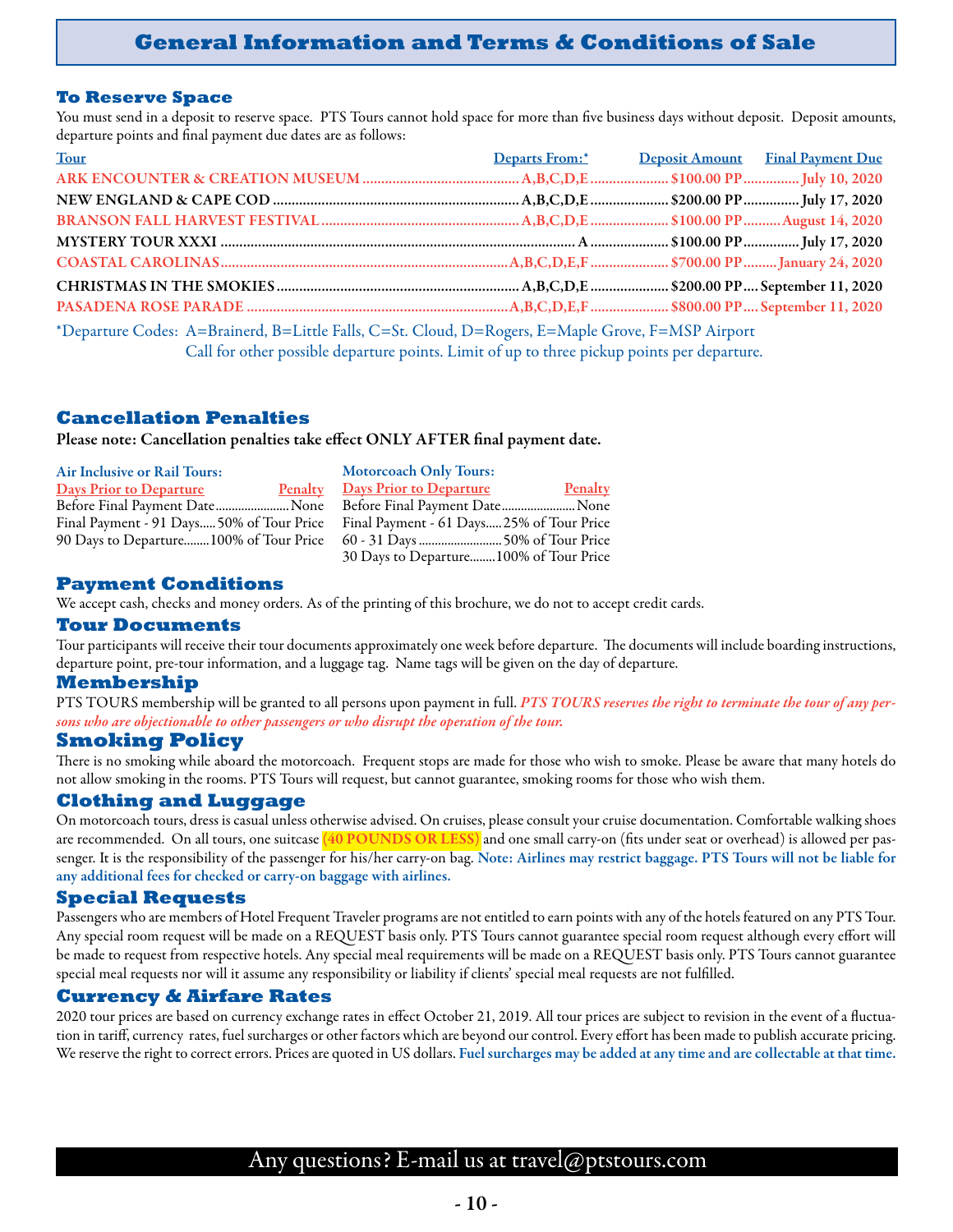|                                                                                      | <b>Sign-Up Sheet</b>                                                                                                                                                                                                                          |  |  |
|--------------------------------------------------------------------------------------|-----------------------------------------------------------------------------------------------------------------------------------------------------------------------------------------------------------------------------------------------|--|--|
| Passenger 1                                                                          | Passenger 2                                                                                                                                                                                                                                   |  |  |
|                                                                                      |                                                                                                                                                                                                                                               |  |  |
|                                                                                      |                                                                                                                                                                                                                                               |  |  |
|                                                                                      |                                                                                                                                                                                                                                               |  |  |
| $Phone( )$ $Cell( )$                                                                 | $Phone( )$ $Cell( )$                                                                                                                                                                                                                          |  |  |
| E-mail $\frac{1}{\sqrt{1-\frac{1}{2}}}\left\{\frac{1}{\sqrt{1-\frac{1}{2}}}\right\}$ |                                                                                                                                                                                                                                               |  |  |
|                                                                                      | Departure Point: <sup>1</sup> Brainerd Other: <u>1 1 Archives 1 Archives 1 Archives 1 Archives 1 Archives 1 Archives 1 Archives 1 Archives 1 Archives 1 Archives 1 Archives 1 Archives 1 Archives 1 Archives 1 Archives 1 Archives 1 Arch</u> |  |  |
|                                                                                      |                                                                                                                                                                                                                                               |  |  |
| Passenger 3                                                                          | Passenger 4                                                                                                                                                                                                                                   |  |  |
|                                                                                      |                                                                                                                                                                                                                                               |  |  |
|                                                                                      |                                                                                                                                                                                                                                               |  |  |
|                                                                                      |                                                                                                                                                                                                                                               |  |  |
|                                                                                      | $Phone( )$ Cell $( )$                                                                                                                                                                                                                         |  |  |
|                                                                                      | E-mail experience of the state of the state of the state of the state of the state of the state of the state of the state of the state of the state of the state of the state of the state of the state of the state of the st                |  |  |
|                                                                                      | Departure Point: <sup>1</sup> Brainerd Other: 1 Christoparture Point: 1 Brainerd Other:                                                                                                                                                       |  |  |
|                                                                                      |                                                                                                                                                                                                                                               |  |  |
| <b>Special Requests</b>                                                              | <b>CRUISES ONLY</b>                                                                                                                                                                                                                           |  |  |
| Bed configuration:<br>Two Beds $\Box$<br>One Bed $\square$                           | Cabin Category                                                                                                                                                                                                                                |  |  |
| Special Requests:<br>Ground Floor: $\Box$<br>Handicap: $\Box$                        | Please choose one:<br>Near Elevator/Lobby: □<br>First Dining (5-6PM)<br>$\Box$<br>Second Dining (7-8PM) $\Box$                                                                                                                                |  |  |
|                                                                                      | Anytime Dining<br>□                                                                                                                                                                                                                           |  |  |
| Special Occasions while on Tour:                                                     | Please note: Dining options are by request only and are not<br>guaranteed.                                                                                                                                                                    |  |  |

| <b>Tour</b>                                                            | <b>Deposit Amount</b> | # of Passengers Total Deposit                                                                                          |  |
|------------------------------------------------------------------------|-----------------------|------------------------------------------------------------------------------------------------------------------------|--|
|                                                                        |                       | <u> 1990 - Johann John Stein, mars et al. (</u> † 1911)                                                                |  |
|                                                                        |                       | <u> 1989 - Jan James James, politik eta provincia eta provincia eta provincia eta provincia eta provincia eta pro</u>  |  |
|                                                                        |                       |                                                                                                                        |  |
|                                                                        |                       |                                                                                                                        |  |
| COASTAL CAROLINAS-DRIVER'S LICENSE REQUIRED \$700.00 PP                |                       | <u> 1999 - Johann Harry Barn, mars and de Branch and de Branch and de Branch and de Branch and de Branch and de Br</u> |  |
|                                                                        |                       | <u> 1980 - Jan Stein Berlin, amerikansk politiker (</u>                                                                |  |
| <b>PASADENA ROSE PARADE - REAL ID OR PASSPORT REQUIRED \$800.00 PP</b> |                       |                                                                                                                        |  |

*Please send a copy of your passport photo page or ID with your deposit for highlighted tours above.* Enrollment in and payment for a tour shall constitute agreement and acceptance by the passenger of the terms and conditions set forth in this brochure.

Mail to: PTS Tours, 3787 Shady Lane Circle, Brainerd MN 56401 Any questions? Call Erik or Tam at 877.828.4332 or 218.828.4332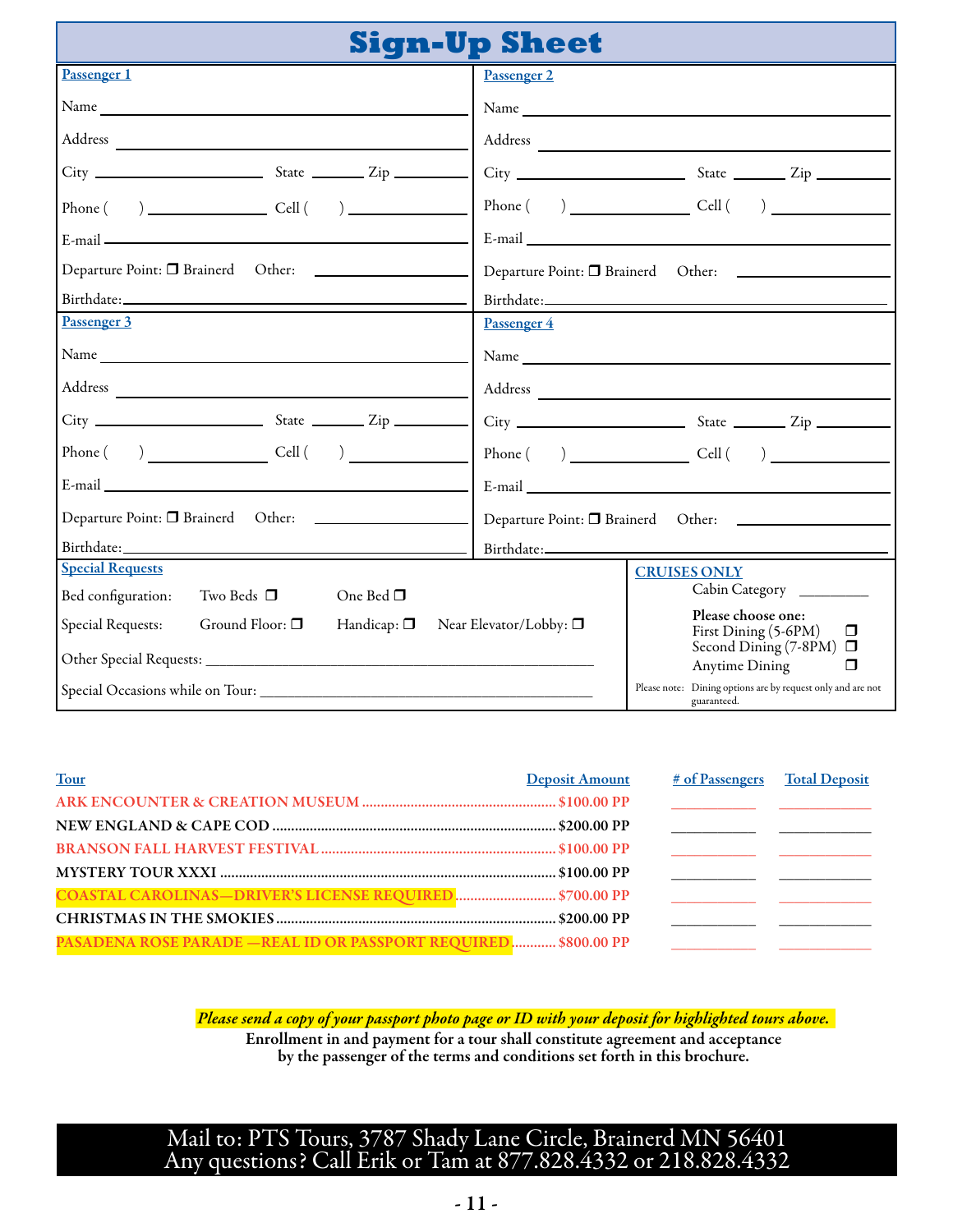*Due to the situation with Coronavirus, our office will be closed for person-to-person visits for the foreseeable future. We will be keeping in contact with our customers by email and phone messages. Thank you for your understanding. email: travel@ptstours.com phone: 877.828.4332 218.828.4332*